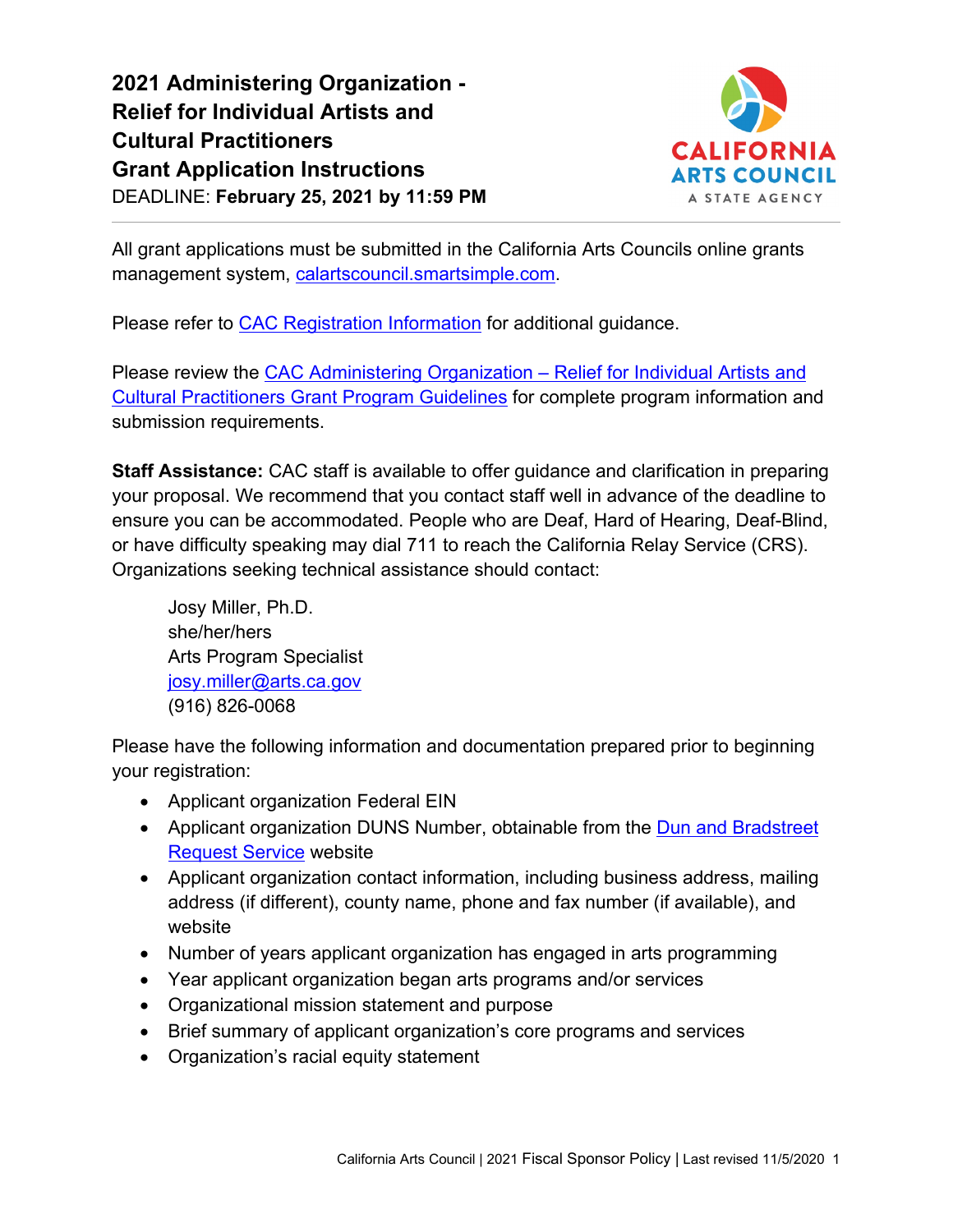# **Application Questions**

## **The following questions will be asked on the application.**

## **Applicant Information:**

- Total operating revenue from last completed fiscal year (this amount must match the figure reported in your submitted Budget Snapshot, Total Operating Revenue field)
- Grant request amount: This grant is for \$1,361,875. Please enter this amount in the field below.
- Provide a brief summary of your proposal indicating how CAC grant funds would be used. This description will be used to introduce your proposal to the review panel. If funded, this description may be used as the Scope of Work in your grant contract and will be binding. It may also be edited by CAC and used to summarize your proposal in public documents. (Please begin your summary with the following: "With support from the California Arts Council, [your organization name] will ...")

**Organization Details:** This information is repeated from your Organization Profile. Review for accuracy and completion. If necessary, modifications may be made by accessing the Organization Profile from the dashboard of the applicant organization's Primary Contact (see below).

Note: Applicant organizations are required to submit a racial equity statement as part of the application. Please complete this field in the Organization Profile.

## **Organizational Capacity & Readiness:**

• Please describe your organization's and your partner organization's (if applicable) history of working in the nonprofit arts and culture sector in California, including at least five years of experience reaching diverse communities across the state, and at least two years of grants management experience. Describe your organization's and your partner organization's (if applicable) administrative and organizational capacity to administer grant programs, including application submission and review processes, financial tracking, and grants management capability. *(500 words)*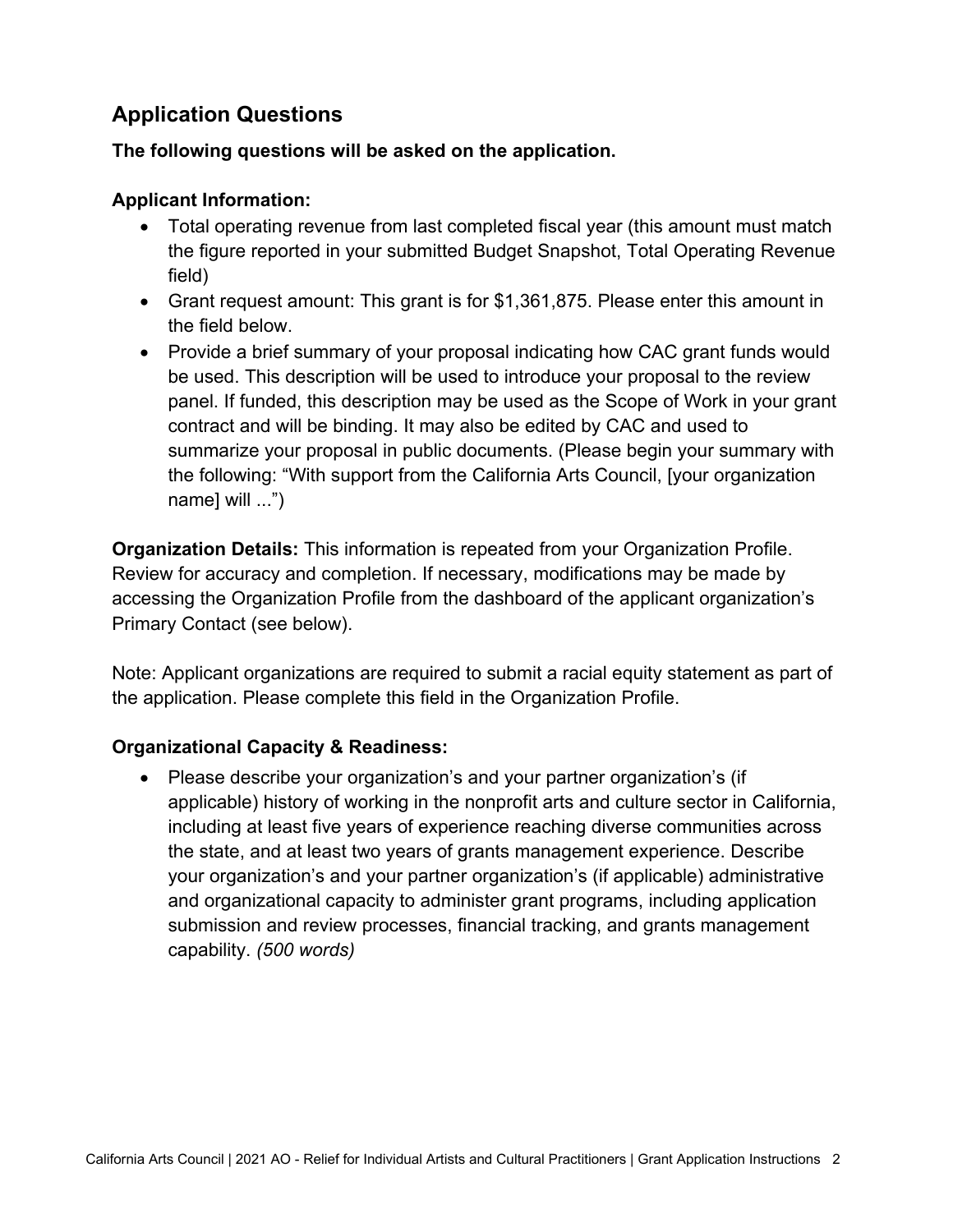- Work Samples: **Provide up to two (2) sample documents providing evidence to the grantmaking and outreach capacity of the organization and its partners.** Use file names that are brief but specific to the provided content and to your organization. Any uploaded materials exceeding the maximum permitted for each field will not be reviewed nor considered in the adjudication of your proposal. For video and audio, provide start and end times for the portion you would like the panel to review in the Work Sample Notes field.
- File types and restrictions:
	- $\circ$  Images, audio, and video (links) should be recent, relevant and related to your proposed project
	- o Documents (docx and PDF)
	- $\circ$  Images (jpg and png) resolution: 300 dpi; size: 800X600 pixels
	- o Audio (mp3 and/or links listed on PDF)
	- o Video files and/or URL/links in the fields below
- Work Sample Notes: Provide brief descriptions of work samples and other support materials. For video or audio samples, provide specific start and end times for the portion you would like the panel to review.

## **Program Design & Implementation:**

- Describe your plans for developing and executing an equitable statewide rapid relief program for individual artists, cultural practitioners, and culture bearers of color, outlining specific strategies for identifying and promoting the opportunity to a wide range of potential applicants, including those living in rural communities and regions outside of major metropolitan areas. *(500 words)*
- Two-Year Budget Snapshot: Use the date selector tool to indicate the applicant organization's fiscal year end date. Provide revenue and expense figures in the fields shown for the indicated years. Totals will auto-calculate. Address significant changes in line items from one year to the next and explain anticipated surpluses or deficits in the Budget Snapshot Notes. Once Budget Snapshot Notes have been provided, select "Save" and then "Close" to return to the application Budget tab.
- Project Budget: Provide details for each line item to be funded by this grant. List the expenses in the fields shown, selecting "+" to add additional rows under each category as necessary. Include job title, number of staff, and rate of pay for personnel expenses. Enter the planned allocation of CAC funds in the CAC Request Amount column. Totals will auto-calculate.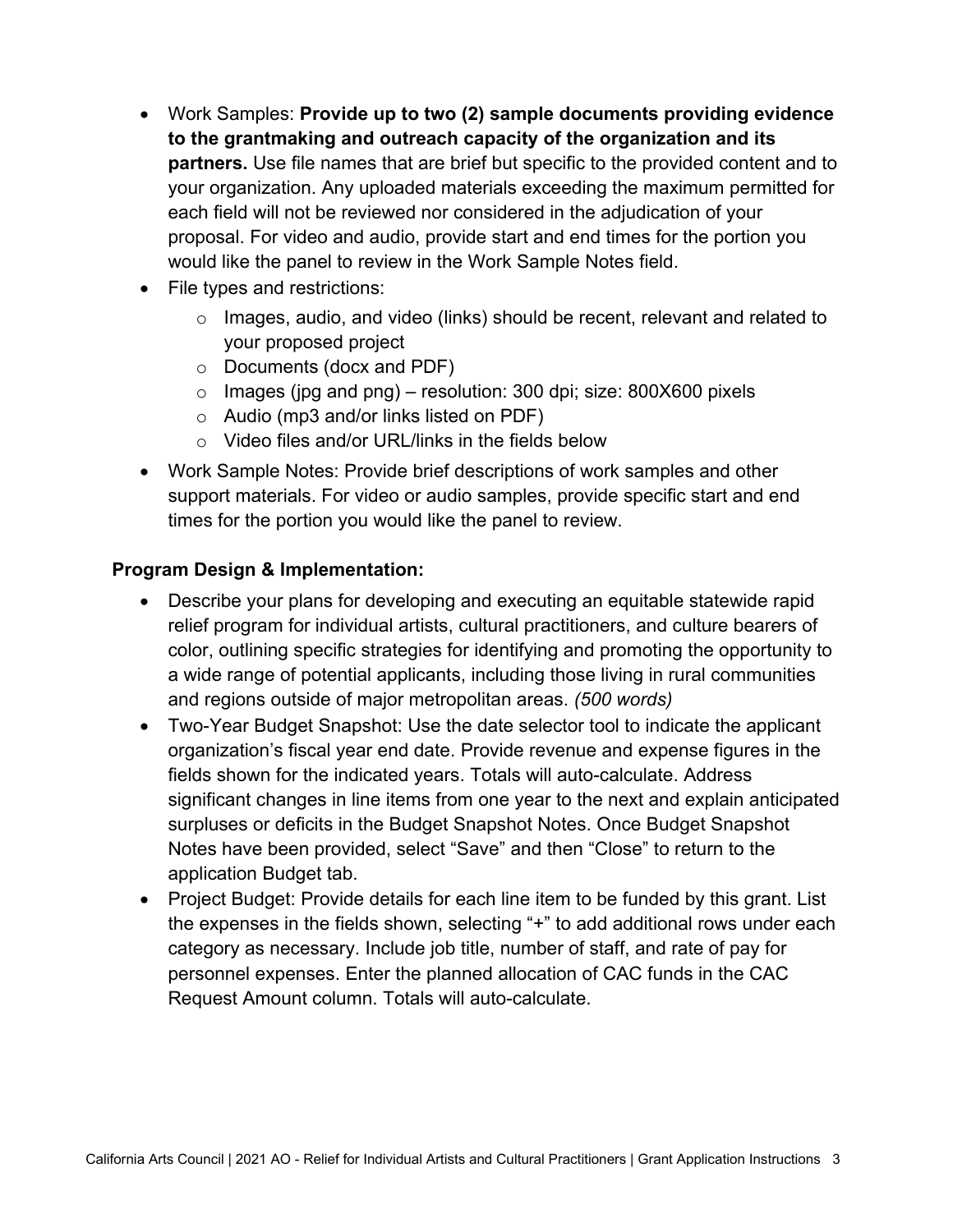## **Experience with Engagement & Equity:**

- Please describe how you will outreach and engage artists and cultural practitioners of color across the state of California who face dire economic consequences due to the COVID-19 pandemic. *(500 words)*
- Biographies: Provide brief biographies of all project administrators, consultants, and other individuals to be compensated through this CAC grant award. Each biography should include the individual's proposed role, their experience with equity, as well as their experience and expertise relevant to the development and implementation of a rapid relief program across the state.

## **Accessibility:**

- Describe your organization's approach to ensuring the physical accessibility of programs and services, as well as the accessibility of print and online materials. Consider organizational personnel and any partnering organizations, as well as beneficiaries of arts programming and services, and potential audience members in your response. *(500 words)*
- Identify the primary individual who will be responsible for managing accessibility for your organization. This may be a program manager, accessibility coordinator, or other staff member of the applicant organization. Include their name, title, phone number, and email address.
- National Endowment for the Arts (NEA) Accessibility Checklist: NEA Office of Accessibility [https://arts.gov/accessibility/accessibility-resources/nea-office](https://arts.gov/accessibility/accessibility-resources/nea-office-accessibility)[accessibility](https://arts.gov/accessibility/accessibility-resources/nea-office-accessibility) provides information and support to make the arts accessible for people with disabilities, older adults, veterans, and people living in institutions. By checking the box below, verify that you have downloaded and reviewed their Brief Accessibility Checklist [https://www.arts.gov/sites/default/files/BriefChecklist-](https://www.arts.gov/sites/default/files/BriefChecklist-February2020.pdf)[February2020.pdf,](https://www.arts.gov/sites/default/files/BriefChecklist-February2020.pdf) an instructive tool created as a guide to ensure physical and communication access to organizations and projects.

#### **Certification & Release:**

- The undersigned certifies the following: California Secretary of State Certificate of Status.
- The undersigned certifies the following: The represented organization has valid proof of tax-exempt status under sec.501(c)(3) of the Internal Revenue Code, or under sec. 23701d of the California Revenue and Taxation Code, or is a unit of government; or for grant programs allowing fiscal sponsors, is applying in partnership with a fiscal sponsor entity meeting all fiscal sponsor eligibility requirements as indicated in **CAC Fiscal Sponsor Policy**; that the applicant organization has been consistently engaged in arts programming for a specific number of years prior to time of application; has its principal place of business in